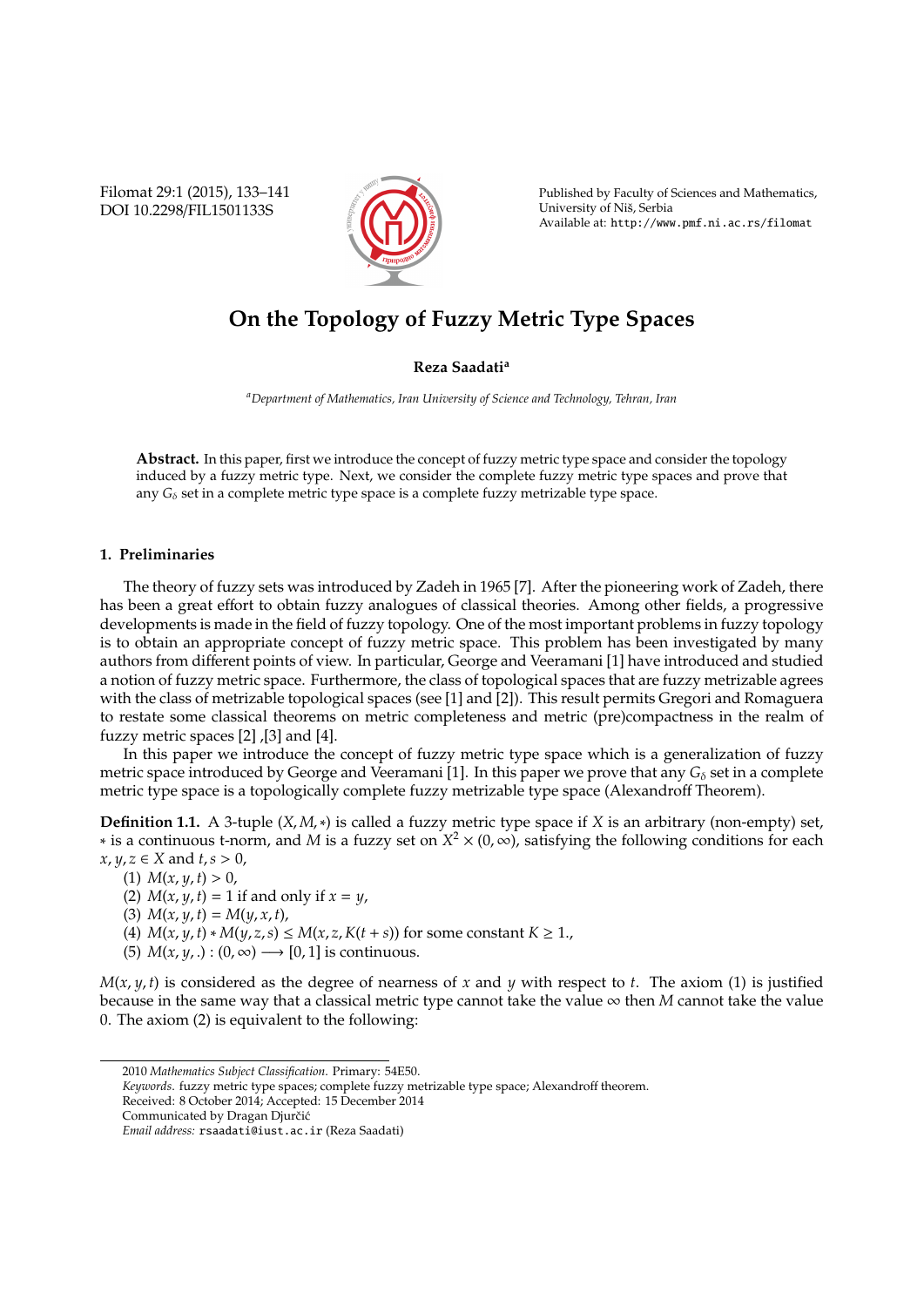*M*(*x*, *x*, *t*) = 1 for all  $x \in X$  and  $t > 0$ , and  $M(x, y, t) < 1$  for all  $x \neq y$  and  $t > 0$ .

The axiom (2) gives the idea that when  $x = y$  the degree of nearness of x and y is perfect, or simply 1, and then  $M(x, x, t) = 1$  for each  $x \in X$  and for each  $t > 0$ . Finally, in (5) we assume that the variable *t* be have nicely, that is assume that for fixed *x* and *y*,  $t \rightarrow M(x, y, t)$  is a continuous function.

**Remark 1.2.** The space  $L_p$  ( $0 < p < 1$ ) of all real functions  $f(x)$ ,  $x \in [0, 1]$  such that  $\int_0^1 |f(x)|^p dx < \infty$ , is a type metric space. Define

$$
d(f,g) = (\int_0^1 |f(x) - g(x)|^p dx)^{\frac{1}{p}},
$$

for each  $f$ ,  $g \in L_p$ . Then  $d$  is a metric type space with  $K = 2^{\frac{1}{p}}$ .

**Example 1.3.** Let *X* be the set of Lebesgue measurable functions on [0, 1] such that  $\int_0^1 |f(x)|^p dx < \infty$ , where *p* > 0 is a real number. Define

$$
M(f, g, t) = \frac{t}{t + (\int_0^1 |f(x) - g(x)|^p dx)^{\frac{1}{p}}}
$$

for *t* > 0 and *x*, *y*  $\in$  *X*. Then by Remark 1.2, (*X*, *M*, .) is fuzzy metric type space with  $K = 2^{\frac{1}{p}}$ .

**Example 1.4.** Let  $(X, D)$  be a metric type space with constant  $K \geq 1$ . Define

*t*

$$
M(x, y, t) = \frac{t}{t + D(x, y)}
$$

for  $t > 0$  and  $x, y \in X$ . Then  $(X, M, \cdot)$  is a fuzzy metric type space with constant *K*. (1)–(3) and (5) are obvious and we show (3).

$$
M(x, z, t) \cdot M(z, y, s) = \frac{t}{t + D(x, z)} \cdot \frac{s}{s + D(z, y)}
$$
  
\n
$$
= \frac{1}{1 + \frac{D(x, z)}{t}} \cdot \frac{1}{1 + \frac{D(z, y)}{s}}
$$
  
\n
$$
\leq \frac{1}{1 + \frac{D(x, z)}{(t + s)}} \cdot \frac{1}{1 + \frac{D(z, y)}{(t + s)}}
$$
  
\n
$$
\leq \frac{1}{1 + \frac{D(x, z) + D(z, y)}{(t + s)}}
$$
  
\n
$$
\leq \frac{1}{1 + \frac{D(x, z)}{K(t + s)}}
$$
  
\n
$$
= \frac{K(t + s)}{K(t + s) + D(x, y)}
$$
  
\n
$$
= M(x, y, K(t + s)).
$$

**Example 1.5.** Let  $(X, D)$  be a metric type spaces with constant  $K \geq 1$ . Define

$$
M(x, y, t) = e^{\frac{-(D(x, y))}{t}}
$$

for  $t > 0$  and  $x, y \in X$ . Then  $(X, M, \cdot)$  is a fuzzy metric type space with constant *K*. (1)–(3) and (5) are obvious and we show (3).

$$
M(x, z, t) \cdot M(z, y, s) = \frac{t}{t + D(x, z)} \cdot \frac{s}{s + D(z, y)}
$$
  
=  $e^{\frac{-(D(x, z))}{t}} \cdot e^{\frac{-(D(z, y))}{s}}$   
 $\leq e^{-(\frac{D(x, y)}{K(t+s)})}$   
=  $M(x, y, K(t+s)).$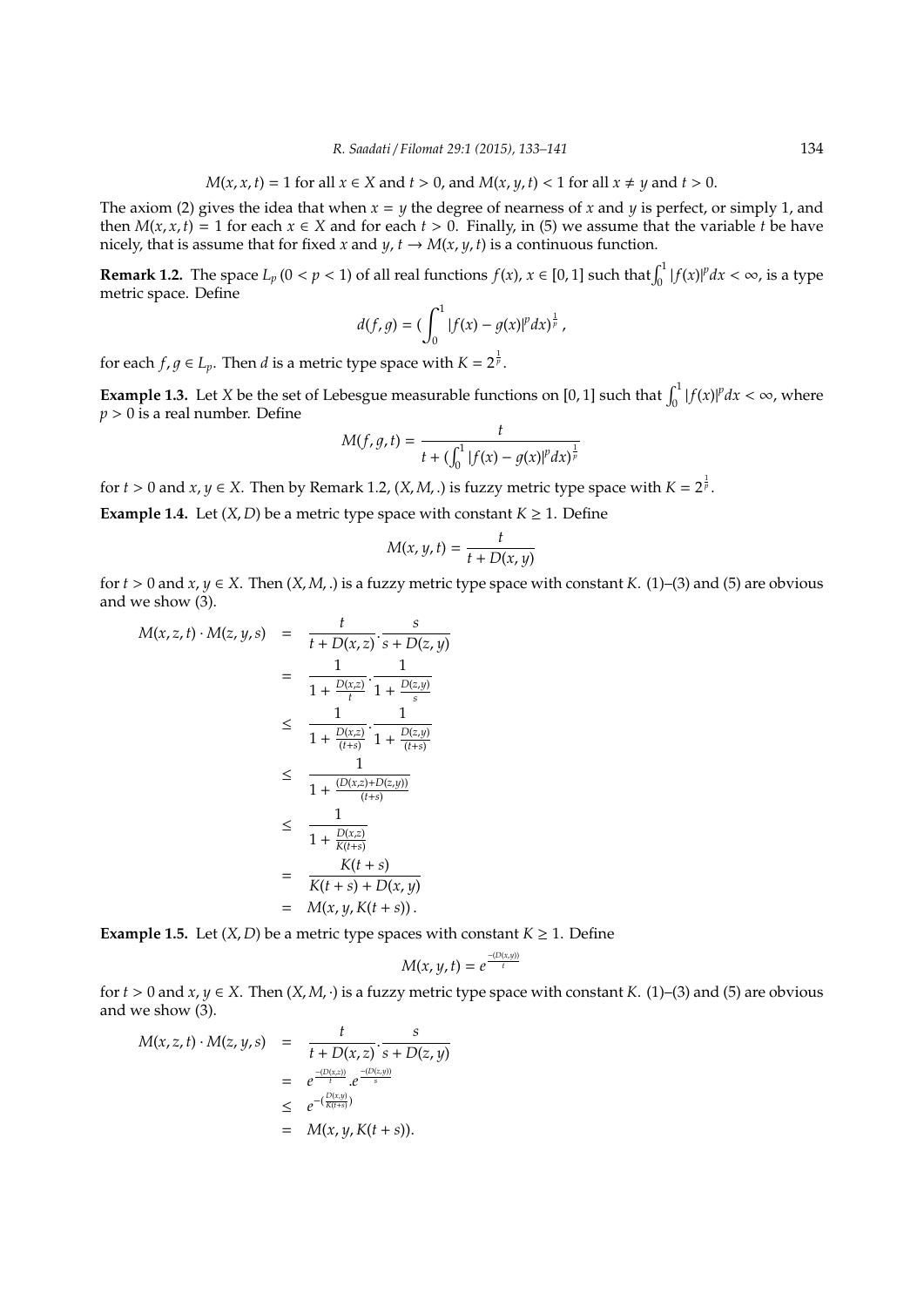**Remark 1.6.** Let  $(X, d)$  be a metric space and  $D(x, y) = (d(x, y))^p$ , where  $p > 1$  is a real number. Then *D* is a metric type space with  $K = 2^{p-1}$ . The triangle inequality follow easily from the convexity of the function  $f(x) = x^p (x > 0)$ 

**Example 1.7.** Let *X* be a nonempty set. Define

$$
M(x, y, t) = e^{-\frac{|x-y|^p}{t}}
$$

for  $t > 0$  and  $x, y \in X$ . Then by Example 1.5 and Remark 1.6,  $(X, M, \cdot)$  is a fuzzy metric type space with  $K = 2^{p-1}$ .

Note that the above examples show that, every fuzzy metric type is a fuzzy metric but the converse is not true generally.

Let  $(X, M, *)$  be a fuzzy metric type space . For  $t > 0$ , the open ball  $B_x(r, t)$  with center  $x \in X$  and radius  $0 < r < 1$  is defined by

$$
B_x(r,t) = \{y \in X : M(x,y,t) > 1 - r\}.
$$

**Proposition 1.8.** *Let* (*X*, *M*,∗) *be a fuzzy metric type space. Define*

$$
\tau_M =
$$
  
{ $A \subset M : x \in A \iff \exists t > 0, \& 0 < r < 1, \text{ such that } B_x(r, t) \subset A$ }

*Then* τ*<sup>M</sup> is a topology on X.*

*Proof.* (i) Clearly ∅ and *X* belong to τ*M*. (ii) Let  $A_1, A_2, ..., A_i \in \tau_M$ , and put

$$
U=\cup_{i\in I}A_i
$$

We shall show that  $U \in \tau_M$ . If  $a \in U$ , then  $a \in \bigcup_{i \in I} A_i$  which implies that  $a \in A_i$  for some  $i \in I$ . Since  $A_i \in \tau_M$ , there exists  $0 < r < 1$ ,  $t > 0$ , such that  $B_a(r, t) \subset A_i$ . Hence

$$
B_a(r,t)\subset A_i\subset\cup_{i\in I}A_i=U.
$$

This shows that  $U \in \tau_F$ . (iii) Let  $A_1, A_2, ..., A_n \in \tau_M$ , and  $U = \bigcap_{i=1}^n A_i$ . We shall show that  $U \in \tau_F$ . Let  $a \in U$ . Then  $a \in A_i$  for all  $i \in I$ . Hence for each  $i \in I$ , there exists  $0 < r_i < 1$ ,  $t_i > 0$  such that  $B_a(r_i, t_i) \subset A_i$ . Let

$$
r=\min\{r_i\,,\,i\in I\}
$$

and

$$
t = \max\{t_i, i \in I\}
$$

Thus  $r \le r_i$  for all  $i \in I$ ,  $1 - r \ge 1 - r_i$  for all  $i \in I$ . Also,  $t > 0$ . So,  $B_a(r, t) \subseteq A_i$  for all  $i \in I$ . Therefore

$$
B_a(r,t)\subset \cup_{i\in I}A_i=U.
$$

This shows that  $U \in \tau_M$ .  $\square$ 

Please note that in the above topology *X* is the set of points and the fuzzy metric type is fuzzy evaluation of two points of *X* while, for example, in the topology introduced by Yue and Shi [6] the fuzzy metric is fuzzy evaluation of two fuzzy sets.

Let  $(X, M, *)$  be a fuzzy metric type space. A sequence  $\{x_n\}$  in *X* converges to *x* if and only if  $M(x_n, x, t) \to 1$ as  $n \to \infty$ , for each  $t > 0$ . It is called a Cauchy sequence if for each  $0 < \varepsilon < 1$  and  $t > 0$ , there exits  $n_0 \in \mathbb{N}$ such that  $M(x_n, x_m, t) > 1 - \varepsilon$  for each  $n, m \ge n_0$ . The fuzzy metric type space  $(X, M, *)$  is said to be complete if every Cauchy sequence is convergent. A subset *A* of *X* is said to be *F*-bounded if there exists *t* > 0 and  $0 < r < 1$  such that  $M(x, y, t) > 1 - r$  for all  $x, y \in A$ .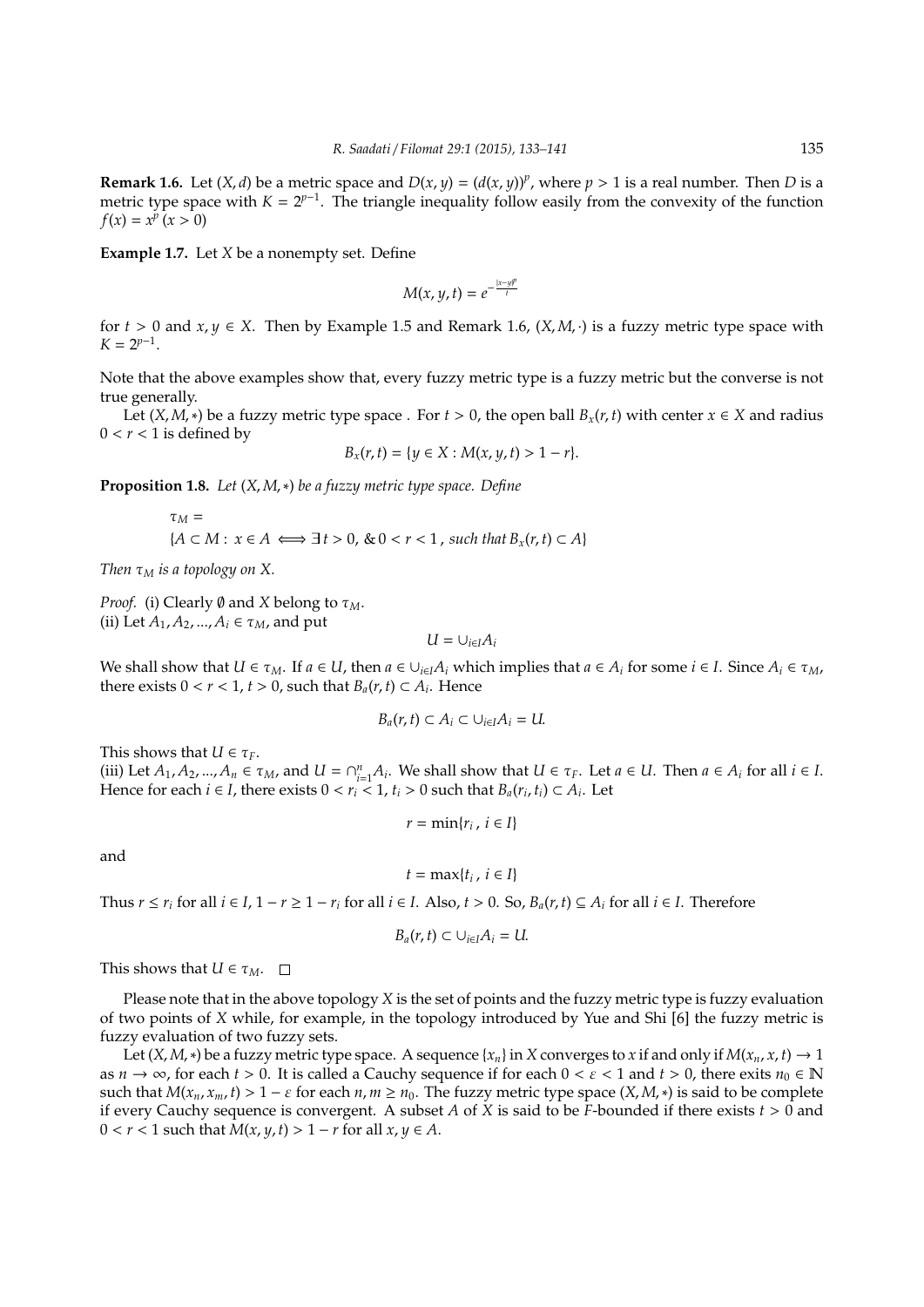## **Proposition 1.9.** *Every fuzzy metric type space with constant K is Hausdor*ff*.*

*Proof.* Let  $(X, M, *)$  be a fuzzy metric type space. Let *x*, *y* be two distinct points of *X*. Then  $0 < M(x, y, t) < 1$ . Let  $M(x, y, t) = r$ , for some  $r, 0 < r < 1$ . For each  $r_0, r < r_0 < 1$ , we can find an  $r_1$  such that  $r_1 * r_1 \ge r_0$ . Now consider the open balls  $B_x(1 - r_1, \frac{t}{2K})$  and  $B_y\left(1 - r_1, \frac{t}{2K}\right)$ . Clearly

$$
B_x\left(1-r_1,\frac{t}{2K}\right)\cap B_y\left(1-r_1,\frac{t}{2K}\right)=\emptyset
$$

Otherwise, if there exists  $z \in B_x \left(1 - r_1, \frac{t}{2K}\right) \cap B_y \left(1 - r_1, \frac{t}{2K}\right)$ . Then

$$
r = M(x, y, t)
$$
  
\n
$$
\geq M\left(x, z, \frac{t}{2K}\right) * M\left(z, y, \frac{t}{2K}\right)
$$
  
\n
$$
\geq r_1 * r_1 \geq r_0
$$
  
\n
$$
> r
$$

which is a contradiction. Therefore (*X*, *M*, ∗) is Hausdorff. □

**Proposition 1.10.** Let  $(X, D)$  be a metric type space and  $M(x, y, t) = \frac{t}{t + D(x, y)}$  be the corresponding standard fuzzy *metric type on X. Then the topology* τ<sub>*D</sub></sub> <i>induced by the metric D and the topology* τ<sub>*M</sub> induced by the M are the same.*</sub></sub> *That is,*  $\tau_D = \tau_M$ *.* 

*Proof.* Suppose that  $A \in \tau_D$ . Then there exists  $\epsilon > 0$  such that  $B(x, \epsilon) \subset A$ , for every  $x \in A$ . For a fixed  $t > 0$ , we obtain that

$$
M(x, y, t) = \frac{t}{t + D(x, y)} > \frac{t}{t + \epsilon}.
$$

$$
1 - r = \frac{t}{t + \epsilon}.
$$

Then

Let

$$
M(x, y, t) > 1 - r.
$$

It follows that,  $B_x(r, t) \subset A$ . Hence  $A \in \tau_M$ . This shows that  $\tau_D \subseteq \tau_M$ . Conversely, suppose that  $A \in \tau_M$ . Then there exists  $0 < r < 1$  and  $t > 0$  such that  $B_x(r, t) \subset A$  for every  $x \in A$ . We obtain that

$$
M(x, y, t) = \frac{t}{t + D(x, y)} > 1 - r
$$
  

$$
t > (1 - r)t + (1 - r)D(x, y)
$$
  

$$
D(x, y) < \frac{rt}{1 - r}
$$

Let  $\epsilon = \frac{rt}{1-r}$  where  $0 < \epsilon < 1$ . Then  $D(x, y) < \epsilon$ , and therefore  $B(x, \epsilon) \subset A$ . Hence  $A \in \tau_D$ . This implies that  $\tau_M \subseteq \tau_D$ . Therefore  $\tau_D = \tau_M$ .  $\Box$ 

**Proposition 1.11.** *Every compact subset S of a fuzzy metric type space* (*X*, *M*,∗) *is F-bounded.*

*Proof.* Given *S* a compact subset of *X*. Fix  $t > 0$  and  $0 < r < 1$ . Consider an open *cover*{ $B_x(r, t) : x \in X$ } of *S*. Since *S* is compact, there exists  $x_1, x_2, ..., x_n \in X$  such that

$$
S\subseteq\cup_{i=1}^nB_{x_i}(r,t).
$$

Let  $x, y \in X$ . Then  $x \in B_{x_i}(r, t)$  and  $y \in B_{x_j}(r, t)$  for some *i*, *j*. Therefore  $M(x, x_i, t) > 1 - r$  and  $M(y, x_j, t) > 1 - r$ . Now, let  $\alpha = \min\{M(x_i, x_j, t) : 1 \le i, j \le n\}$ . Then  $\alpha > 0$ . Now

$$
M(x, y, K(2Kt + t)) \ge M(x, x_i, t) * M(x_i, x_j, t) * M(x_j, y, t) \ge (1 - r) * (1 - r) * \alpha,
$$

where *K* is the constant to the condition (3). Taking  $t' = K(2Kt + t)$  and  $(1 - r) * (1 - r) * \alpha > 1 - s$ ,  $0 < s < 1$ , we have  $M(x, y, t') > 1 - s$  for all  $x, y \in X$ . Hence *S* is *F*-bounded.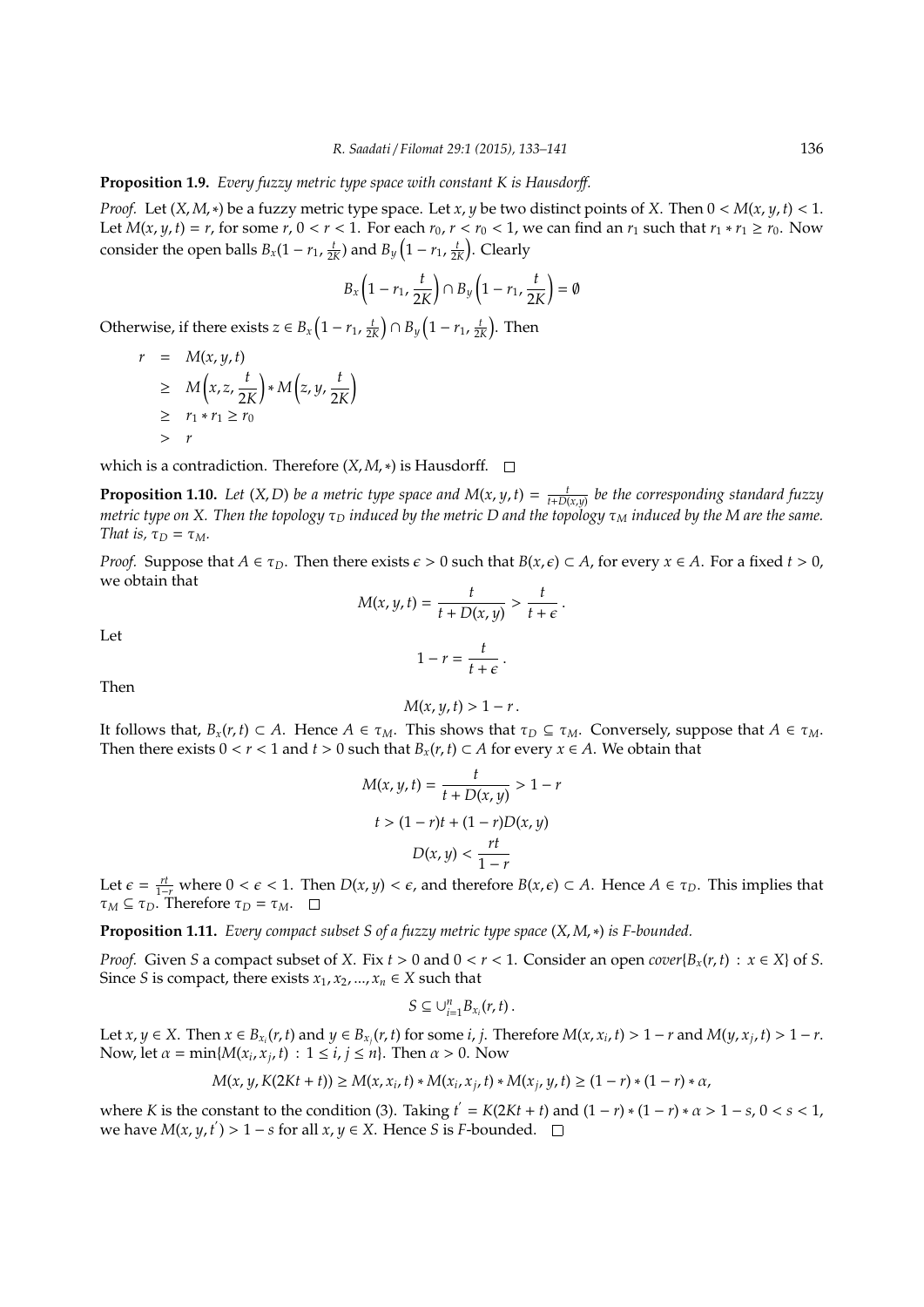**Proposition 1.12.** *Let*  $(X, M, *)$  *be a fuzzy metric type space and*  $\tau_M$  *be the topology induced by fuzzy metric type. Then for any nonempty subset*  $S \subset X$  *we have* 

- 1. *S* is closed if and only if for any sequence  $\{x_n\}$  in X which converges to x, we have  $x \in S$ ;
- 2. *if we define*  $\bar{S}$  to be the intersection of all closed subset of X which contain S, then for any  $x \in \bar{S}$  and for any  $0 < r < 1$  and  $t > 0$ , we have  $B_x(r, t) \cap S \neq \emptyset$ .

*Proof.* 1. Assume that *S* is closed and let {*x<sub>n</sub>*} be a sequence in *S* such that  $\lim_{n\to\infty} x_n = x$ . Let us prove that *x* ∈ *S*. Assume not, i.e. *x* ∉ *S*. Since *S* is closed, then there exists 0 < *r* < 1 and *t* > 0 such that  $B_x(r, t) \cap X = \emptyset$ . Since  $\{x_n\}$  converges to *x*, then there exists  $N \ge 1$  such that for any  $n \ge N$  we have  $x_n \in B_x(r, t)$ . Hence *x*<sup>*n*</sup> ∈ *B*<sub>*x*</sub>(*r*, *t*) ∩ *S*, which leads to a contradiction. Conversely assume that for any sequence {*x<sub>n</sub>*} in *S* which converges to *x*, we have  $x \in S$ . Let us prove that *S* is closed. Let  $x \notin S$ . We need to prove that there exists  $0 < r < 1$  and  $t > 0$  such that  $B_x(r, t) \cap S = \emptyset$ . Assume not, i.e. for any  $0 < r < 1$  and  $t > 0$ , we have  $B_x(r, t)$  ∩ *S* ∉ Ø. So for any  $n \ge 1$ , choose  $x_n \in B_x(\frac{1}{n}, t)$  ∩ *S*. Clearly we have  $\{x_n\}$  converges to *x*. Our assumption on *S* implies  $x \in S$ , a contradiction.

2. Clearly  $\bar{S}$  is the smallest closed subset which contains  $S$ . Set

$$
S^* = \{x \in X; for any \varepsilon > 0, there exists a \in S such that : M(x, a, t) > 1 - r\}
$$

We have  $S \subset S^*$ . Next we prove that  $S^*$  is closed. For this we use property 1. Let  $\{x_n\}$  be a sequence in  $S^*$ such that  ${x_n}$  converges to *x*. Let  $0 < r < 1$  and  $t > 0$ . Since  ${x_n}$  converges to *x*, there exists  $N \ge 1$  such that for any  $n \geq N$  we have

$$
M\left(x,x_n,\frac{t}{2K}\right)>1-r,
$$

where *K* is the constant. Let  $r_0 = M(x, x_n, \frac{t}{2K}) > 1 - r$ . Since  $r_0 > 1 - r$ , we can find an *s*,  $0 < s < 1$ , such that  $r_0 > 1 - s > 1 - r_0$ . Now for a given  $r_0$  and *s* such that  $r_0 > 1 - s$  we can find  $r_1$ ,  $0 < r_1 < 1$ , such that

$$
r_0*(1-r_1)\geq 1-s.
$$

Now since  $x_n \in S^*$ , there exists  $a \in X$  such that

$$
M\left(x_n, a, \frac{t}{2K}\right) > 1 - r_1.
$$

Hence

$$
M(x, a, t) \ge M\left(x, x_n, \frac{t}{2K}\right) * M\left(x_n, a, \frac{t}{2K}\right) > r_0 * (1 - r_1) \ge 1 - s > 1 - r,
$$

which implies  $x \in S^*$ . Therefore  $S^*$  is closed and contains *S*. The definition of  $\overline{S} \subset S^*$ , which implies the conclusion of 2.  $\square$ 

Note that, every compact subset of a Hausdorff topological space is closed.

**Proposition 1.13.** *Let*  $(X, M, *)$  *be a fuzzy metric type space and*  $\tau_M$  *be the topology induced by fuzzy metric type. Let S be a nonempty subset of X. The following properties are equivalent*

(a) *S is compact.*

(b) For any sequence  $\{x_n\}$  in S, there exists a subsequence  $\{x_{n_k}\}$  of  $\{x_n\}$  which converges, and if  $\{x_{n_k}\}$  converges to  $x$  *then*  $x \in S$ .

*Proof.* Assume that *S* is a nonempty compact subset of *X*. It is easy to see that any decreasing sequence of nonempty closed subsets of *S* have a nonempty intersection. Let  $\{x_n\}$  be a sequence in *S*. Set  $C_n = \{x_m :$ *m* ≥ *n*). Then we have  $\bigcap_{n\geq1} \bar{C}_n \neq \emptyset$ . Let  $x \in \bigcap_{n\geq1} \bar{C}_n$ . Then for  $0 < r < 1$ ,  $t > 0$  and for any  $n \geq 1$ , there exists  $m_n \ge n$  such that  $M(x, x_{m_n}, t) > 1 - r$ . This clearly implies the existence of a subsequence of  $\{x_n\}$  which converges to *x*. Since *S* is closed, then we must have  $x \in S$ .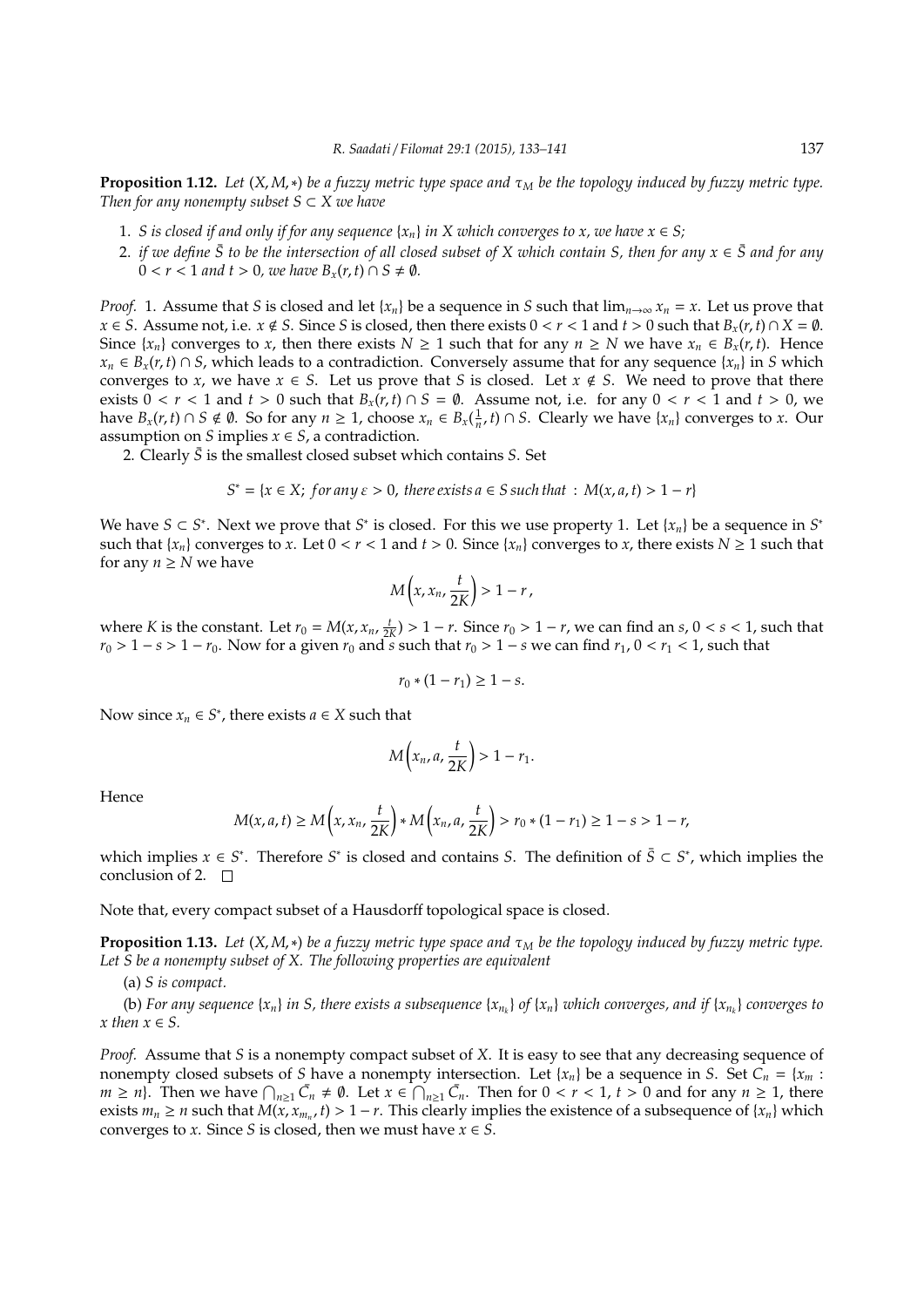Conversely let *S* be a nonempty subset of *X* such that the conclusion of (b) is true. Let us prove that *S* is compact. First note that for any  $0 < r < 1$ ,  $t > 0$ , there exists  $x_1, x_2, ..., x_n \in A$  such that

$$
S\subseteq \bigcup_{i=1}^n B_{x_i}(r,t).
$$

Assume not, then there exists  $0 < r_0 < 1$ , such that for any finite number of points  $x_1, x_2, ..., x_n \in X$ , we have

$$
S \nsubseteq \bigcup_{i=1}^n B_{x_i}(r_0,t).
$$

Fix  $x_1 \in X$ . Since  $S \nsubseteq B_{x_1}(r_0, t)$ , there exists  $x_2 \in S \setminus B_{x_1}(r_0, t)$ . By induction we build a sequence  $\{x_n\}$  such that

$$
x_{n+1} \in S \setminus (B_{x_1}(r_0,t) \cup ... \cup B_{x_n}(r_0,t))
$$

for all *n* ≥ 1. Clearly we have  $M(x_n, x_m, t)$  < 1 − *r*<sub>0</sub>, for all *n*, *m* ≥ 1, with *n* ≠ *m*. This condition implies that no subsequence of {*xn*} will be Cauchy or convergent. This contradicts our assumption on *X*. Next let  ${O_{\alpha}}_{\alpha \in I}$  be an open cover of *S*. Let us prove that only finitely many  $O_{\alpha}$  cover *S*. Fix  $t > 0$ , First note that there exists  $0 < r_0 < 1$  such that for any  $x \in S$ , there exists  $\alpha \in J$  such that  $B_x(r_0, t) \subset O_\alpha$ . Assume not, then for any  $0 < r < 1$ , there exists  $x_r \in X$  such that for any  $\alpha \in J$ , we have  $B_{x_r}(r, t) \nsubseteq O_\alpha$ . In particular, for any  $n \ge 1$ , there exists  $x_n \in X$  such that for any  $\alpha \in J$ , we have  $B_{x_n}\left(\frac{1}{n},t\right) \nsubseteq O_\alpha$ . By our assumption on *S*, there exists a subsequence  $\{x_{n_k}\}\$  of  $\{x_n\}$  which converges to some point  $x \in X$ . Since the family  $\{O_\alpha\}_{\alpha \in J}$  covers  $X$ , there exists  $\alpha_0 \in J$  such that  $x \in O_{\alpha_0}$ . Since  $O_{\alpha_0}$  is open, there exists  $0 < r_0 < 1$ , and  $t_0 > 0$  such that  $B_x(r_0, t) \subset O_{\alpha_0}$ . Fix  $t > 0$  and let  $t_1 = tK$ , for any  $n_K \ge 1$  and  $a \in B_{x_{n_K}}(\frac{1}{n_K}, t) = B_{x_{n_K}}(\frac{1}{n_K}, \frac{t_1}{K})$ , we have

$$
M(x, a, t_0) \ge M\left(x, x_{n_k}, \frac{t_0 - t_1}{K}\right) * M\left(x_{n_k}, a, \frac{t_1}{K}\right) > M\left(x, x_{n_k}, \frac{t_0 - t_1}{K}\right), 1 - \frac{1}{n_k}\right)
$$

for  $n_k$  large enough, we will get  $FM(x, a, t) > 1 - r_0$  for any  $a \in B_{x_{n_k}}(\frac{1}{n_k}, t)$ . In the other words, we have  $B_{x_{n_k}}(\frac{1}{n_k}, t) \subset B_x(r_0, t_0)$ , which implies

$$
B_{x_{n_k}}\left(\frac{1}{n_k},t\right)\subset O_{\alpha_0}.
$$

This is in clear contradiction with the way the sequence  $\{x_n\}$  was constructed. Therefore there exists  $0 < r_0 < 1$  such that for any  $x \in S$ , there exists  $\alpha \in J$  such that  $B_x(r_0, t) \subset O_\alpha$ . For such  $r_0$ , there exist *x*<sub>1</sub>, *x*<sub>2</sub>, ..., *x*<sup>*n*</sup> ∈ *X* such that

$$
S\subset B_{x_1}(r_0,t)\cup\ldots\cup B_{x_n}(r_0,t)
$$

But for any  $i = 1, ..., n$ , there exists  $\alpha \in J$  such that  $B_{x_i}(r_0, t) \subset O_{\alpha_i}$ , i.e.  $S \subset O_{\alpha_1} \cup ... \cup O_{\alpha_n}$ . This completes the proof that *S* is compact.  $\square$ 

**Definition 1.14.** Let (*X*, *M*,∗) be a fuzzy metric type space. The subset *S* of *X* is called sequentially compact if and only if for any sequence  $\{x_n\}$  in *S*, there exists a subsequence  $\{x_{n_k}\}$  of  $\{x_n\}$  which converges, and lim<sub>*nk*→∞</sub> ∈ *X*. Also *S* is called totally bounded if for any  $0 < r < 1$  and  $t > 0$ , there exist  $x_1, x_2, ..., x_n \in X$  such that

$$
S\subset B_{x_1}(r,t)\cup...\cup B_{x_n}(r,t).
$$

**Theorem 1.15.** *In a fuzzy metric type space every compact set is closed and F-bounded.*

*Proof.* From Propositions 1.9 and 1.11 we get the result. □

Two next corollaries get from last results about fuzzy metric type spaces.

**Theorem 1.16.** *In a fuzzy metric type space every compact set is complete.*

**Corollary 1.17.** *Every closed subset of a complete fuzzy metric type space is complete.*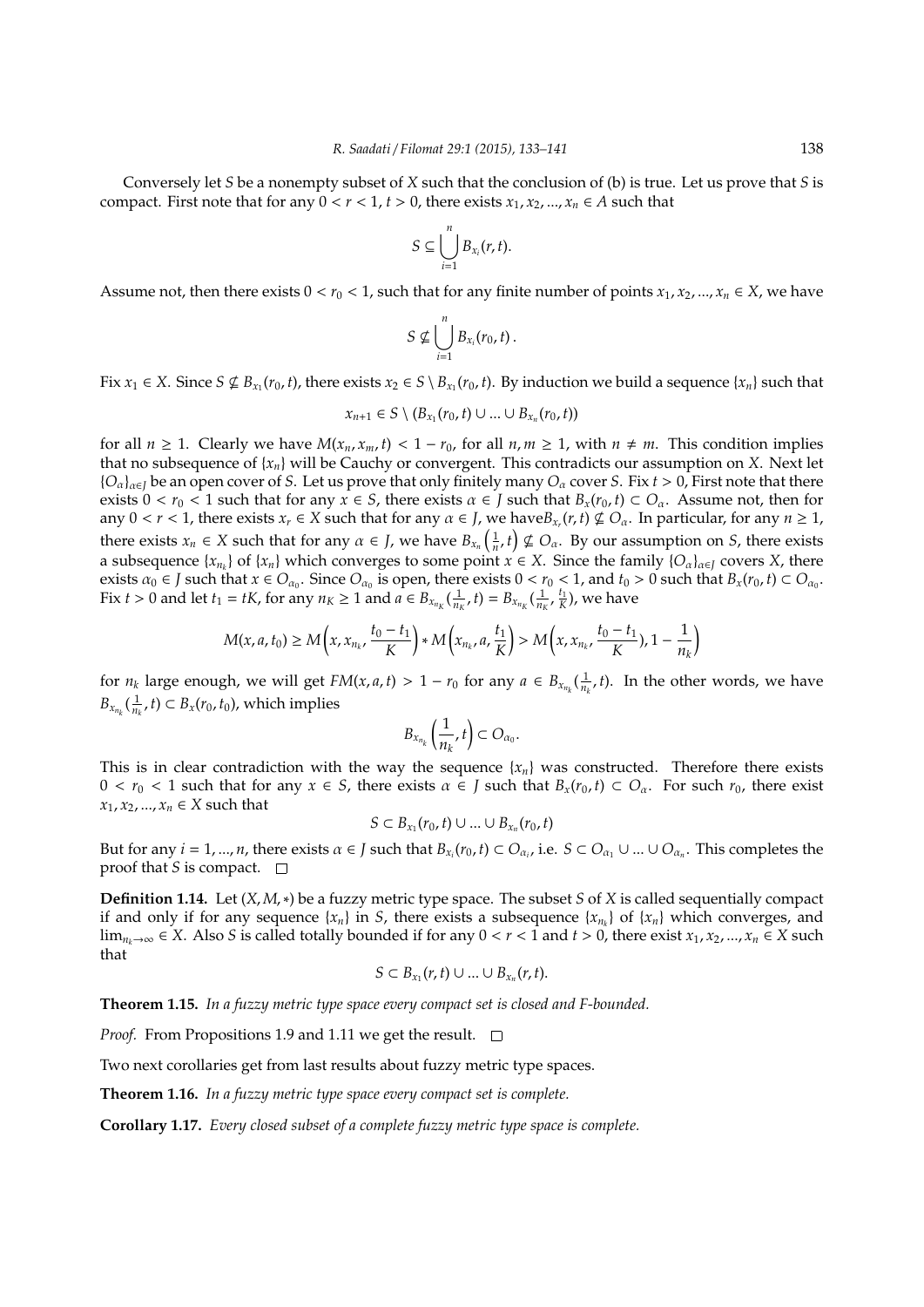#### **2. Main Result**

**Lemma 2.1.** *Let*  $(X, M, *)$  *be a fuzzy metric type space with*  $K \geq 1$  *and let*  $\lambda \in [0, 1)$  *then there exists a fuzzy metric type m on X such that m*(*x*, *y*, *t*)  $\geq \lambda$ , *for each x*, *y*  $\in$  *X and t*  $> 0$  *and m and M induce the same topology on X*.

*Proof.* We define  $m(x, y, t) = max{\lambda, M(x, y, t)}$ . We claim that *m* is fuzzy metric type on *X*. The properties of  $(1),(2),(3)$  and  $(5)$ are immediate from the definition. For triangle inequality, suppose that *x*, *y*, *z*  $\in$  *X* and  $t,s > 0$ . Then  $m(x, z, K(t + s)) \ge \lambda$  and so  $m(x, z, K(t + s)) \ge m(x, y, t) * m(y, z, s)$  when either  $m(x, y, t) = \lambda$  or  $m(y, z, s) = \lambda$ . The only remaining case is when  $m(x, y, t) = M(x, y, t) > \lambda$  and  $m(y, z, s) = M(y, z, s) > \lambda$ . But  $M(x, z, K(t+s)) \ge M(x, y, t) * M(y, z, s)$  and  $m(x, z, t+s) \ge M(x, z, t+s)$  and so  $m(x, z, K(t+s)) \ge m(x, y, t) * m(y, z, s)$ . Thus *m* is a fuzzy metric type on *X*. It only remains to show that the topology induced by *m* is the same as that induced by *M*. But we have  $m(x_n, x, t) \rightarrow 1$  if and only if  $\{\lambda, M(x_n, x, t)\} \rightarrow 1$  if and only if  $M(x_n, x, t) \longrightarrow 1$ , for each  $t > 0$ , and we are done.  $\square$ 

The fuzzy metric type *m* in above lemma is said to be bounded by  $\lambda$ .

**Definition 2.2.** Let  $(X, M, *)$  be a fuzzy metric type space,  $x \in X$  and  $\phi \neq A \subseteq X$ . We define

*D*(*x*, *A*, *t*) = sup{ $M(x, y, t): y \in A$ } (*t* > 0).

Note that *D*(*x*, *A*, *t*) is a degree of closeness of *x* to *A* at *t*.

**Definition 2.3.** A topological space is called a (topologically complete) fuzzy metrizable type space if there exists a (topologically complete) fuzzy metric type inducing the given topology on it.

**Example 2.4.** Let *X* = (0, 1]. The fuzzy metric type space  $(X, M, \cdot)$  where  $M(x, y, t) = \frac{t}{t + (x - y)^2}$  is not complete because the Cauchy sequence {1/*n*} in this space is not convergent. Now, if we consider triple (*X*, *m*, .) where  $m(x, y, t) = \frac{t}{t + (x - y)^2 + (\frac{1}{x} - \frac{1}{y})^2}$ . It is straightforward to show that  $(\overline{X}, m, \cdot)$  is a fuzzy metric type space, and that is complete. Since,  $x_n$  tend to *x* with respect to fuzzy metric type *M* if and only if  $(x_n - x)^2 \rightarrow 0$  if and only if  $x_n$  tend to *x* with respect to fuzzy metric type *m*, then *M* and *m* are equivalent fuzzy metrics types. Hence the fuzzy metric type space (*X*, *M*, ·) is topologically complete fuzzy metrizable type.

**Lemma 2.5.** *Fuzzy metrizability type is preserved under countable Cartesian product.*

*Proof.* Without loss of generality we may assume that the index set is N. Let  $\{(X_n, m_n, *) : n \in \mathbb{N}\}$  be a collection of fuzzy metrizable type spaces. Let  $\tau_n$  be the topology induced by  $m_n$  on  $X_n$  for  $n \in \mathbb{N}$  and let (*X*,  $\tau$ ) be the Cartesian product of {(*X<sub>n</sub>*,  $\tau$ <sub>n</sub>) :  $n \in \mathbb{N}$ } with product topology. We have to prove that there is a fuzzy metric type *m* on *X* which induces the topology τ. By the above lemma, we may suppose that *m<sup>n</sup> n*

is bounded by  $1 - \varepsilon^{(n)}$ ,  $(\varepsilon^{(n)} = \varepsilon * \varepsilon * \cdots * \varepsilon, \varepsilon \in (0,1))$  i.e.  $m_n(x_n, y_n, t) = max\{1 - \varepsilon^{(n)}, M(x_n, y_n, t)\}\$ . Points of  $X = \prod_{n \in N} X_n$  are denoted as sequences  $x = \{x_n\}$  with  $x_n \in X_n$  for  $n \in \mathbb{N}$ . Define  $m(x, y, t) = \prod_{n=1}^{\infty} m_n(x_n, y_n, t)$ for each  $x, y \in X$  and  $t > 0$ ,  $(\prod_{n=1}^{m} a_n = a_1 * a_2 * \cdots * a_m)$ . First note that m is well defined since  $a_i = \prod_{n=1}^{i} (1 - \varepsilon^{(n)})$ is decreasing and bounded then converges to  $\alpha \in (0,1)$ . Also *m* is a fuzzy metric type on *X* because each  $m_n$ is a fuzzy metric type. Let  $\mathcal U$  be the topology induced by fuzzy metric type  $m$ . We claim that  $\mathcal U$  coincides with *τ*. If *G* ∈ *U* and  $x = \{x_n\}$  ∈ *G*, then there exists 0 < *r* < 1 and *t* > 0 such that *B*(*x*, *r*, *t*) ⊂ *G*. For each  $0 < r < 1$ , we can find a sequence  $\{\delta_n\}$  in  $(0, 1)$  and a positive integer  $N_0$  such that

$$
\prod_{n=1}^{N_0} (1 - \delta_n) * \prod_{n=N_0+1}^{\infty} (1 - \varepsilon^{(n)}) > 1 - r.
$$

For each  $n = 1, 2, \dots, N_0$ , let  $V_n = B(x_n, \delta_n, t)$ , where the ball is with respect to fuzzy metric type  $m_n$ . Let  $V_n = X_n$  for  $n > N_0$ . Put  $V = \prod_{n \in N} V_n$ , then  $x \in V$  and  $V$  is an open set in the product topology  $\tau$  on *X*.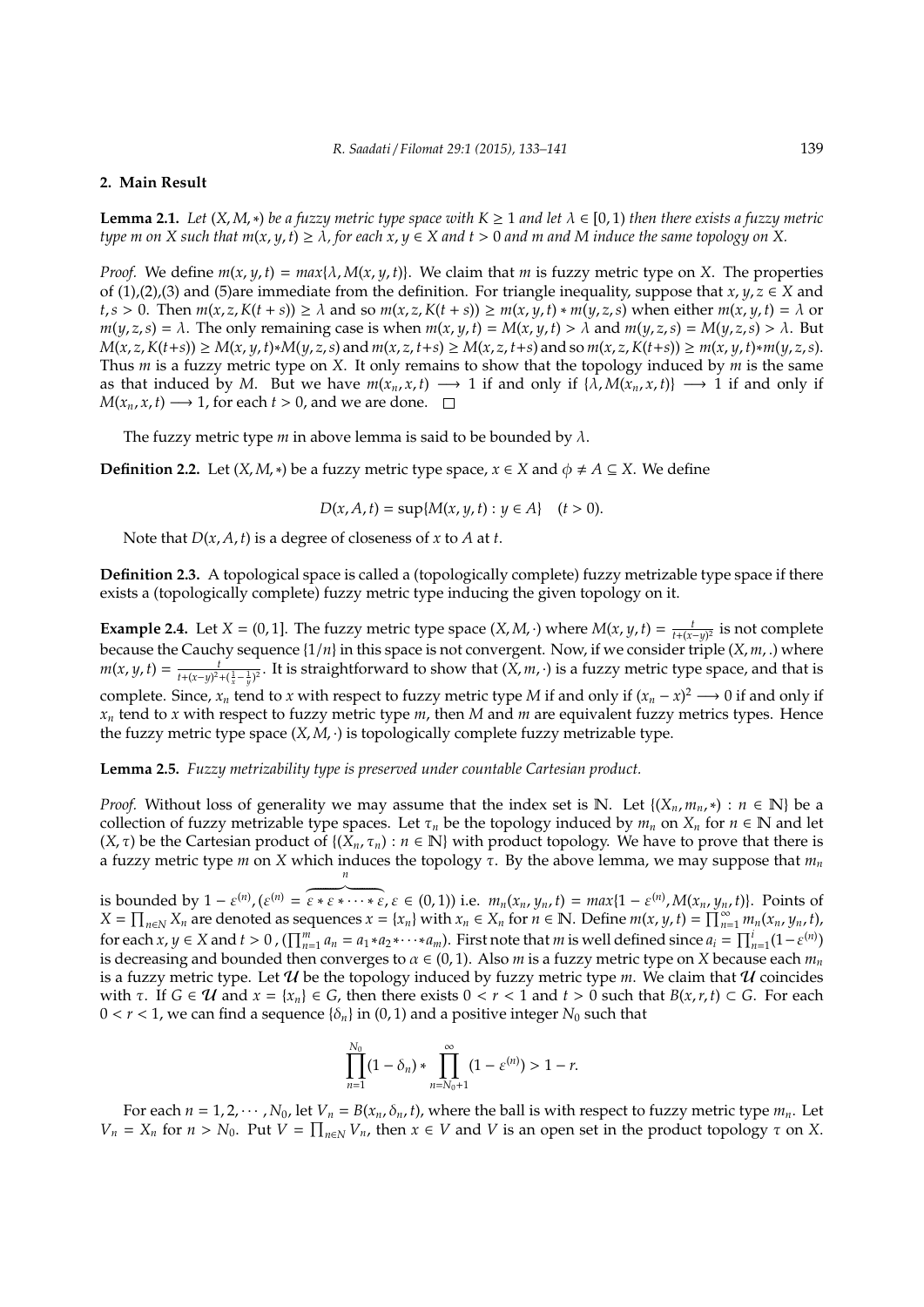Furthermore  $V \subset B(x, r, t)$ , since for each  $y \in V$ 

$$
m(x, y, t) = \prod_{n=1}^{\infty} m_n(x_n, y_n, t)
$$
  
= 
$$
\prod_{n=1}^{N_0} m_n(x_n, y_n, t) * \prod_{n=N_0+1}^{\infty} m_n(x_n, y_n, t)
$$
  

$$
\geq \prod_{n=1}^{N_0} (1 - \delta_n) * \prod_{n=N_0+1}^{\infty} (1 - \varepsilon^{(n)})
$$
  
> 
$$
1 - r.
$$

Hence  $V \subset B(x, r, t) \subset G$ . Therefore *G* is open in the product topology. Conversely suppose *G* is open in the product topology and let  $x = \{x_n\} \in G$ . Choose a standard basic open set *V* such that  $x \in V$  and  $V \subset G$ . Let  $V = \prod_{n \in N} V_n$ , where each  $V_n$  is open in  $X_n$  and  $V_n = X_n$  for all  $n > N_0$ . For  $n = 1, 2, \cdots, N_0$ , let  $r_n = D_n(x_n, X_n - V_n, t)$ , if  $X_n \neq V_n$ , and  $r_n = \varepsilon^{(n)}$ , otherwise. Let  $r = min\{r_1, r_2, \dots, r_{N_0}\}$ . We claim that  $B(x, r, t) \subset V$ . If  $y = \{y_n\} \in B(x, r, t)$ , then  $m(x, y, t) = \prod_{n=1}^{\infty} m_n(x_n, y_n, t) > 1 - r$  and so  $m_n(x_n, y_n, t) > 1 - r \ge 1 - r_n$ for each  $n = 1, 2, \dots, N_0$ . Then  $y_n \in V_n$ , for  $n = 1, 2, \dots, N_0$ . Also for  $n > N_0$ ,  $y_n \in V_n = X_n$ . Hence  $y \in V$  and so  $B(x, r, t) \subset V \subset G$ . Therefore *G* is open with respect to the fuzzy metric type topology and  $\tau \subset \mathcal{U}$ . Hence  $\tau$  and  $\mathcal U$  coincide.  $\Box$ 

### **Theorem 2.6.** *An open subspace of a complete fuzzy metrizable type space is a complete fuzzy metrizable type space.*

*Proof.* Let (*X*, *M*,∗) be a complete fuzzy metric type space and *G* an open subspace of *X*. If the restriction of *M* to *G* is not complete we can replace *M* on *G* by other fuzzy metric type as follows. Define  $f : G \times (0, \infty) \longrightarrow \mathbb{R}^+$ by  $f(x,t) = \frac{1}{1-D(x,X-G,t)}$  (*f* is undefined if  $X - G$  is empty, but then there is nothing to prove.) Fix an arbitrary  $s > 0$  and for  $x, y \in G$  define

$$
m(x, y, t) = M(x, y, t) * M(f(x, s), f(y, s), t),
$$

for each *t* > 0. We claim that *m* is fuzzy metric type on *G*. The properties (1),(2),(3) and (5) are immediate from the definition. For triangle inequality, suppose that  $x, y, z \in G$  and  $t, s, u > 0$ , then

 $m(x, y, t) * m(y, z, u) =$  $(M(x, y, t) * M(f(x, s), f(y, s), t)) * (M(y, z, u) * M(f(y, s), f(z, s), u))$ =  $(M(x, y, t) * M(y, z, u)) * (M(f(x, s), f(y, s), t) * M(f(y, s), f(z, s), u))$ ≤ *M*(*x*, *z*,*K*(*t* + *u*)) ∗ *M*(*f*(*x*,*s*), *f*(*z*,*s*),*K*(*t* + *u*)) = *m*(*x*, *z*,*K*(*t* + *u*)).

We show that *m* and *M* are equivalent fuzzy metrics type on *G*. We do this by showing that  $m(x_n, x, t) \rightarrow 1$ if and only if  $M(x_n, x, t) \rightarrow 1$ . Since  $m(x, y, t) \le M(x, y, t)$  for all  $x, y \in G$  and  $t > 0$ ,  $M(x_n, x, t) \rightarrow 1$  whenever  $m(x_n, x, t) \rightarrow 1$ . To prove the converse, let  $M(x_n, x, t) \rightarrow 1$ , since *M* is continuous function on  $X \times X \times (0, \infty)$ , then

$$
\lim_{n} D(x_n, X - G, s) = \lim_{n} (\sup \{M(x_n, y, s) : y \in G\})
$$
  
\n
$$
\geq \lim_{n} M(x_n, y, s)
$$
  
\n
$$
= M(x, y, s).
$$

Therefore  $\lim_{n} D(x_n, X - G, s) \ge D(x, X - G, s)$ . On the other hand, there exists a  $y_0 \in X - G$  and  $n_0 \in \mathbb{N}$  such that for every  $n \geq n_0$  we have

$$
D(x_n, X - G, s) * (1 - \frac{1}{n}) \le M(x_n, y_0, s).
$$

Then  $\lim_{n} D(x_n, X - G, s) \le M(x, y_0, s) \le \sup\{M(x, y, s): y \in X - G\} = D(x, X - G, s)$ . Therefore  $\lim_{n} D(x_n, X - G, s)$  $G(s) = D(x, X - G, s)$ . This implies  $M(f(x_n, s), f(x, s), t) \rightarrow 1$ . Hence  $m(x_n, x, t) \rightarrow 1$ . Therefore m and M are